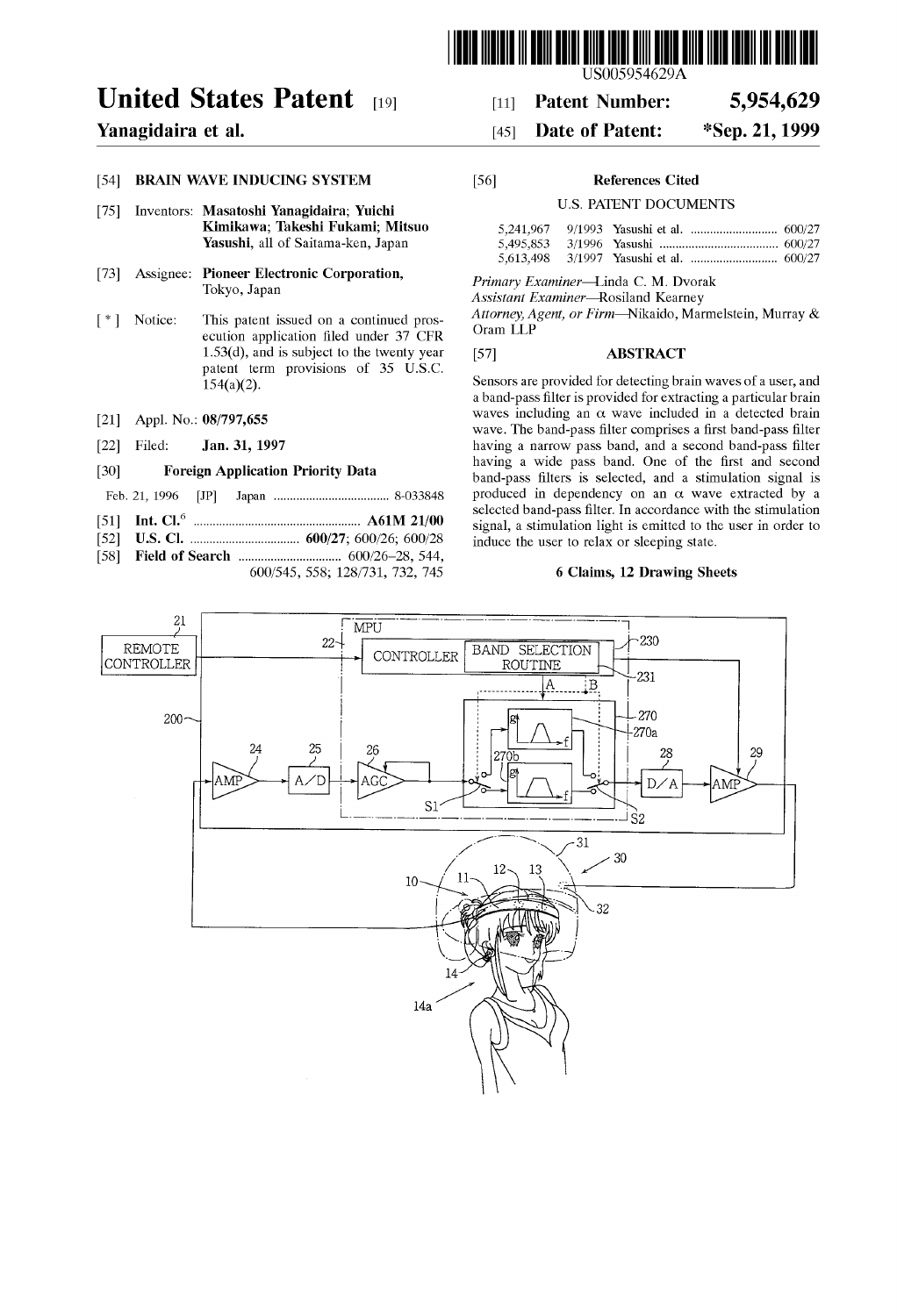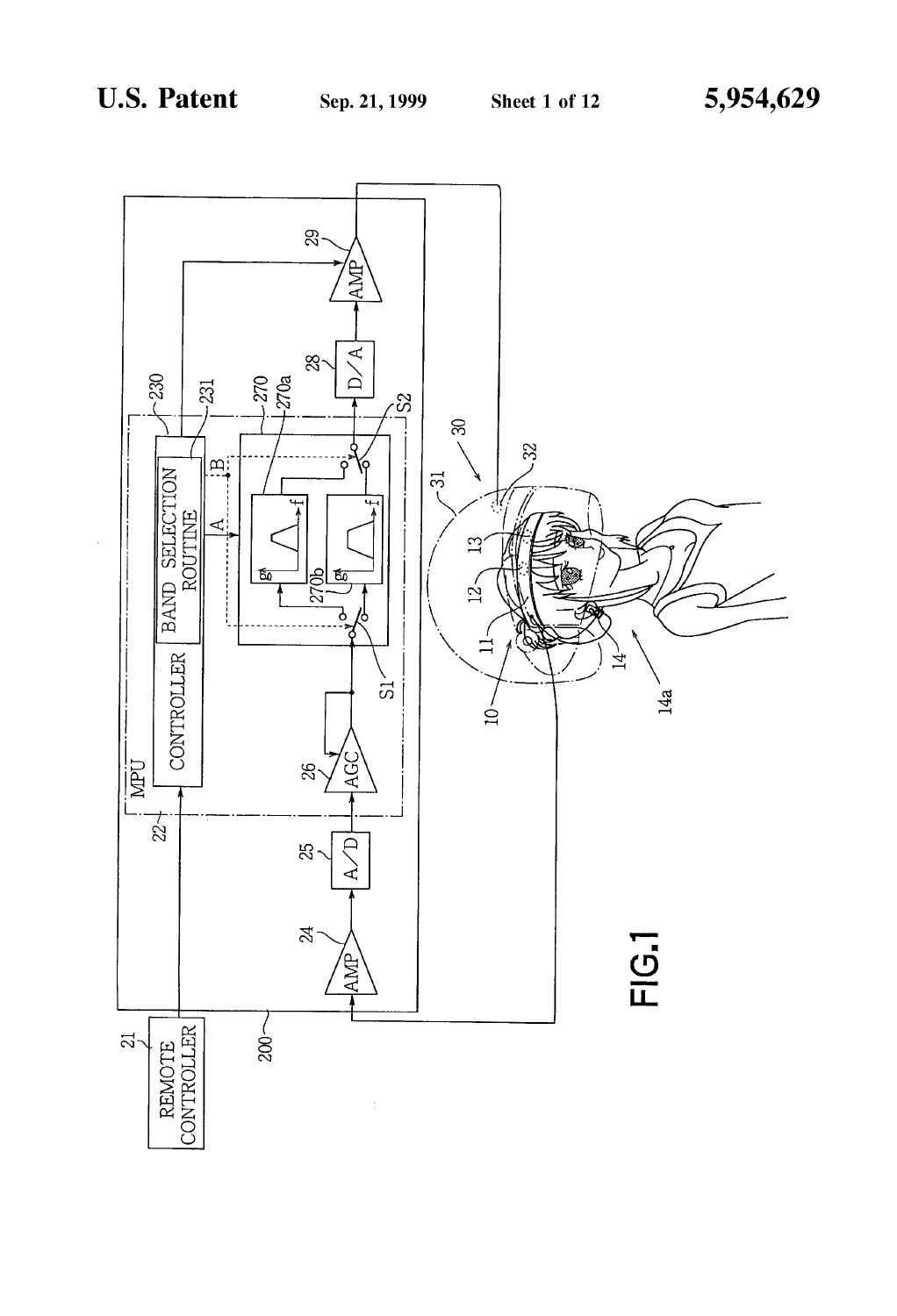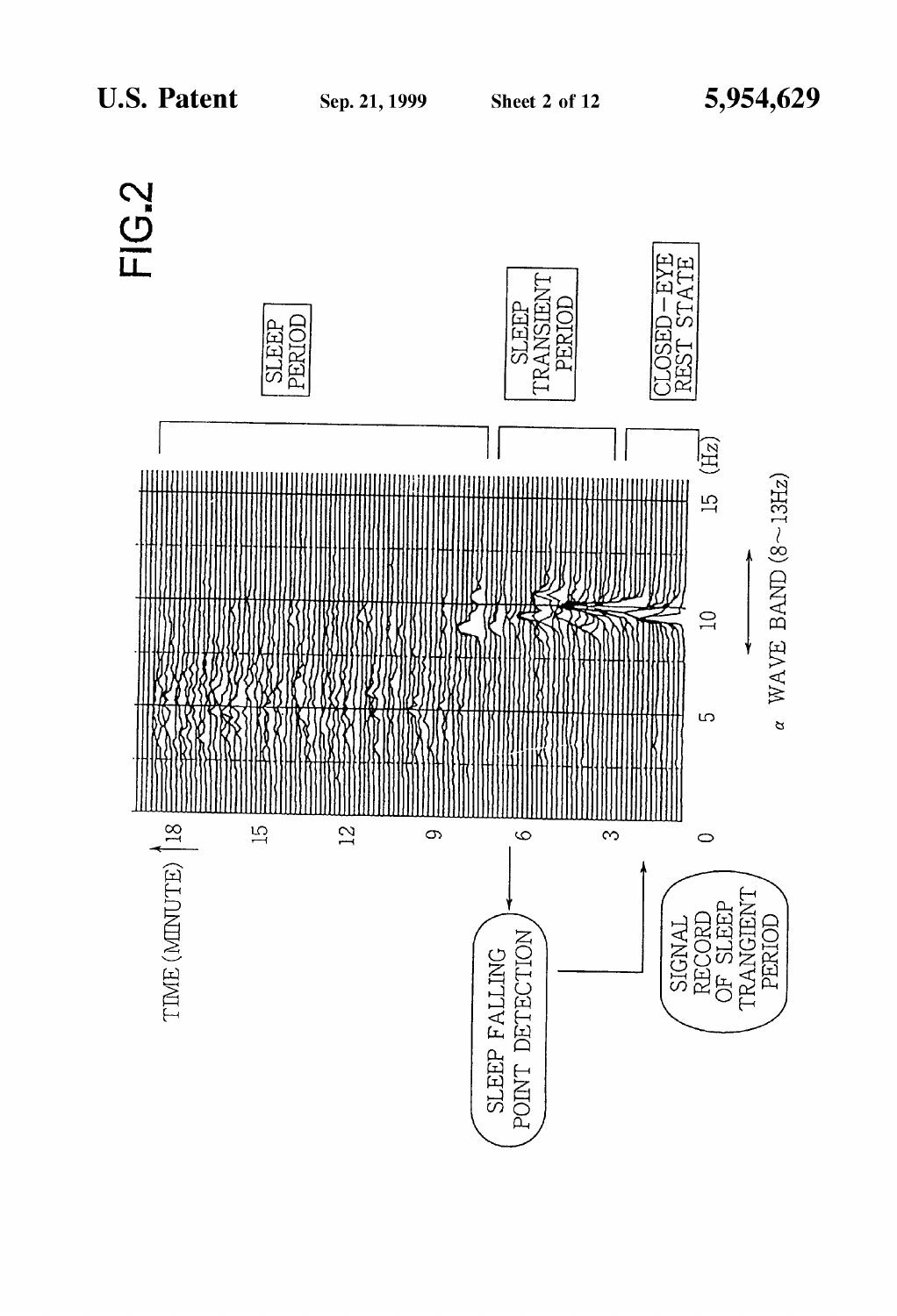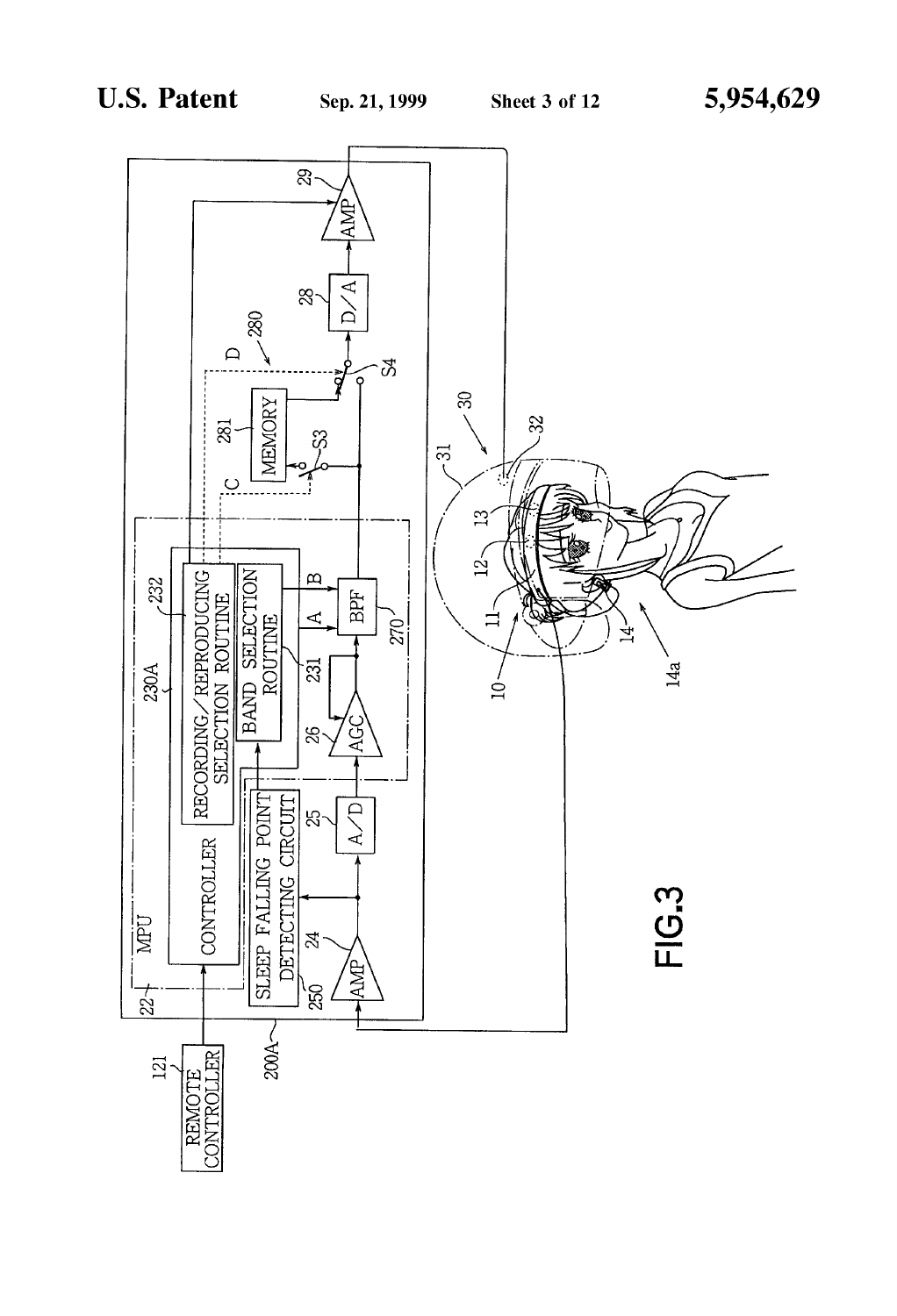

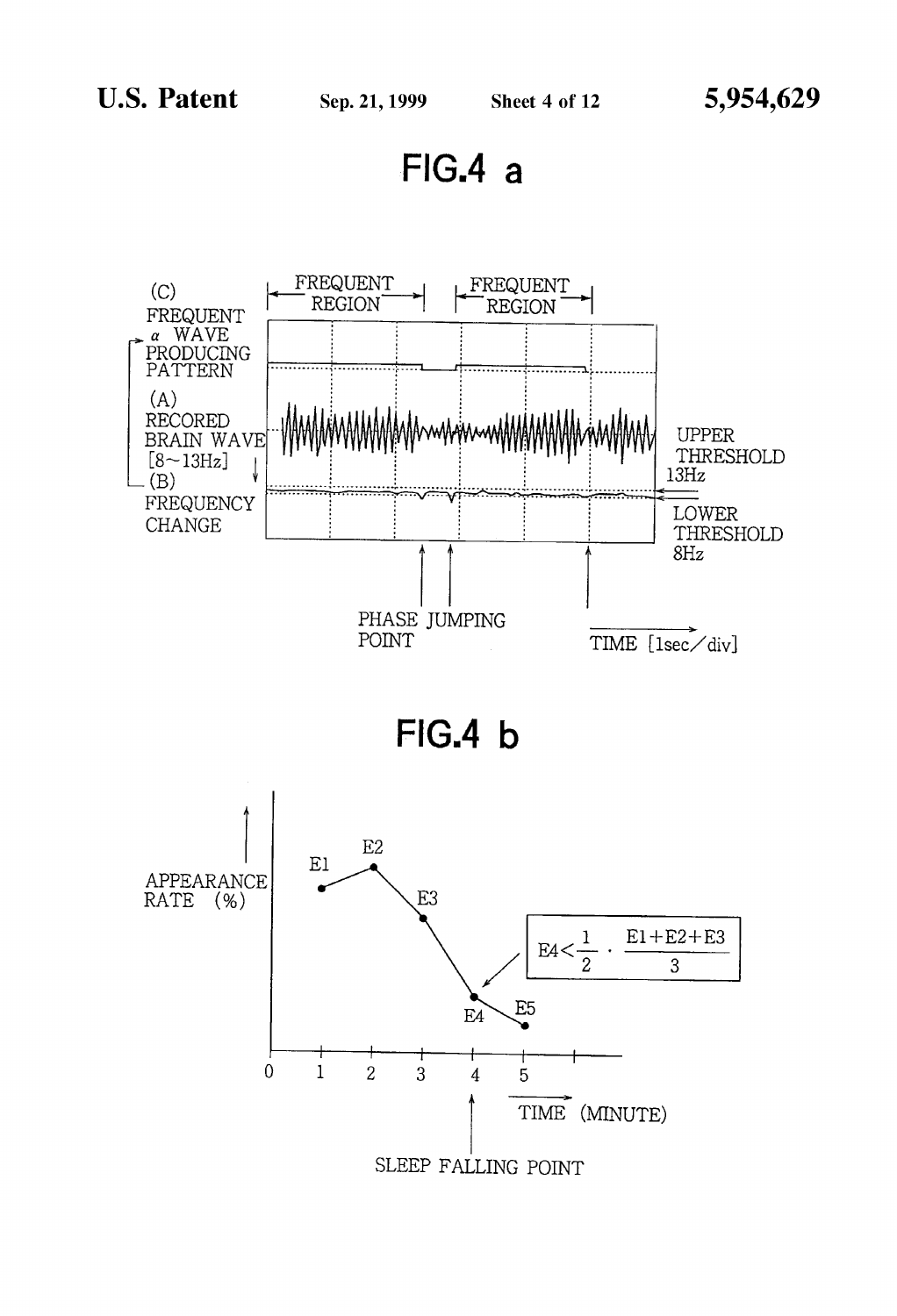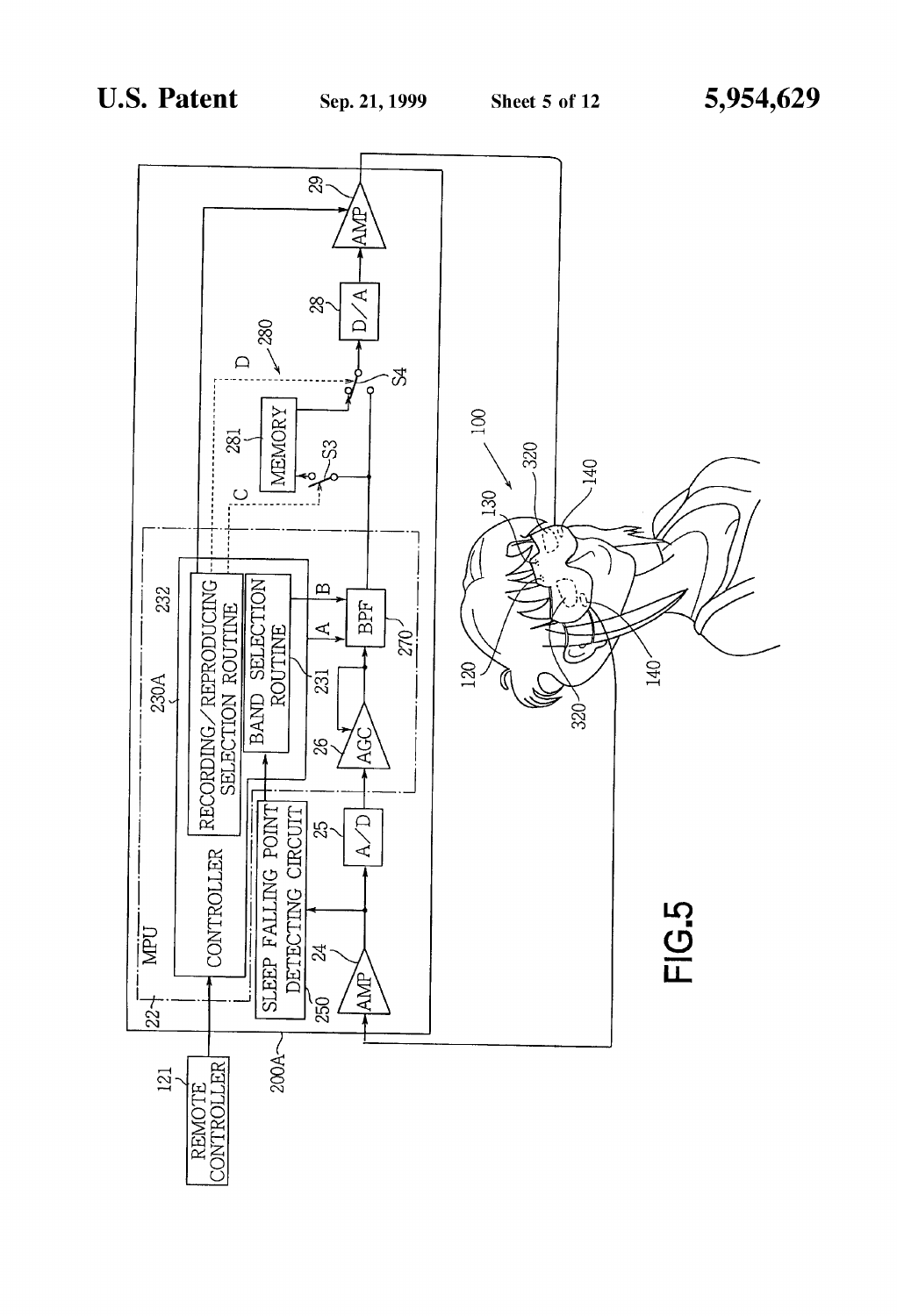FIG.6 a



 $-101$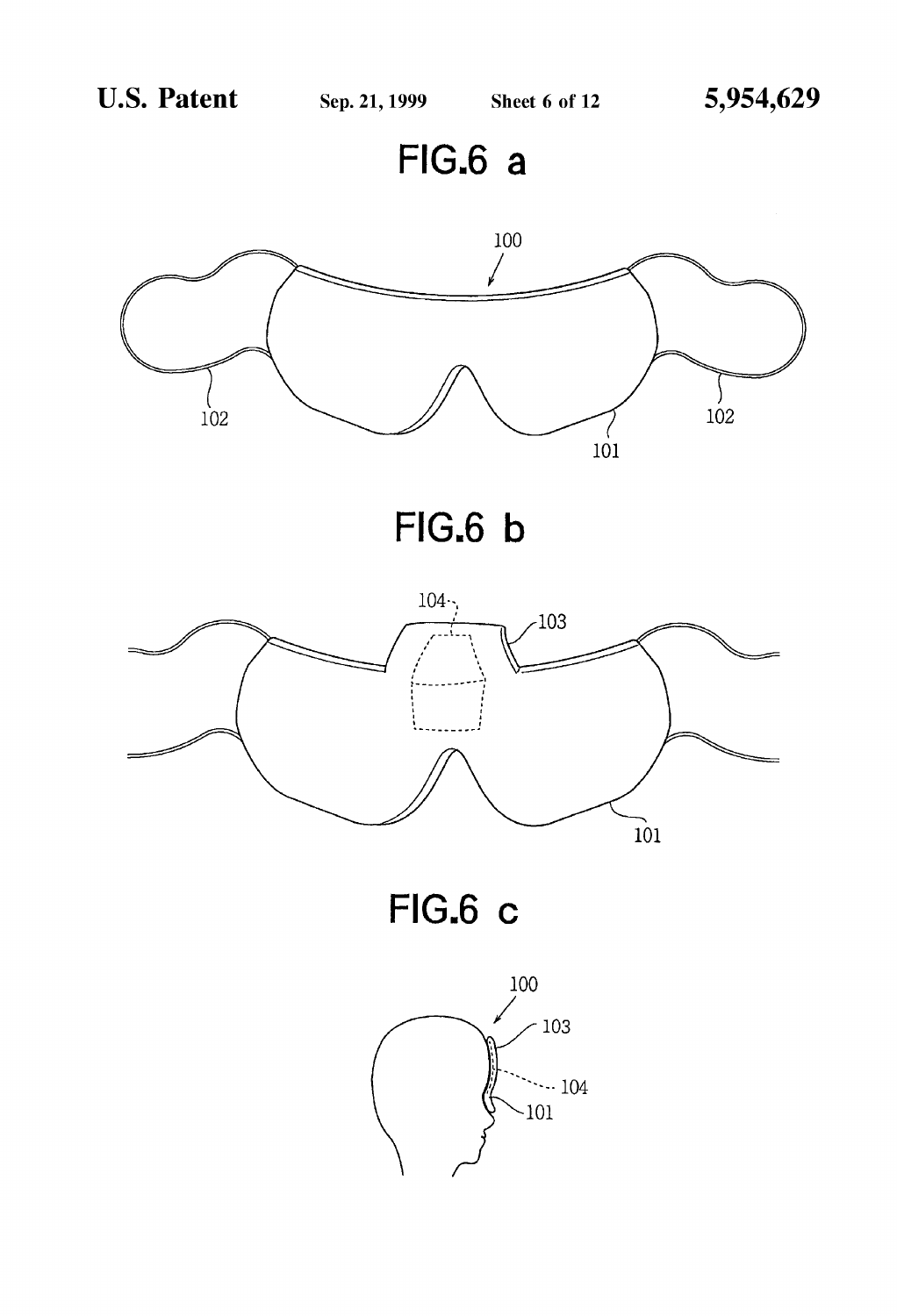



FIG.7 b

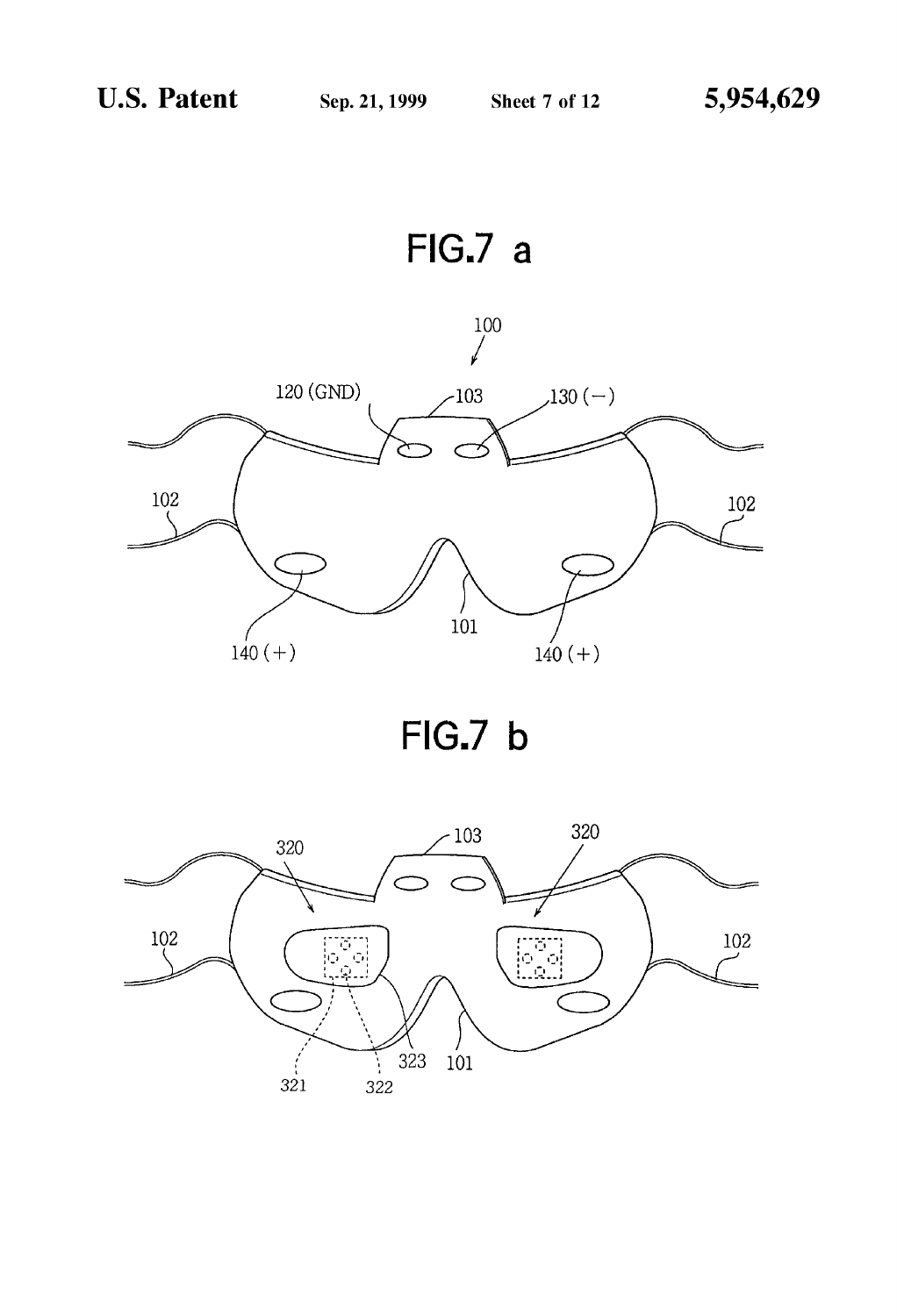

FIG.9

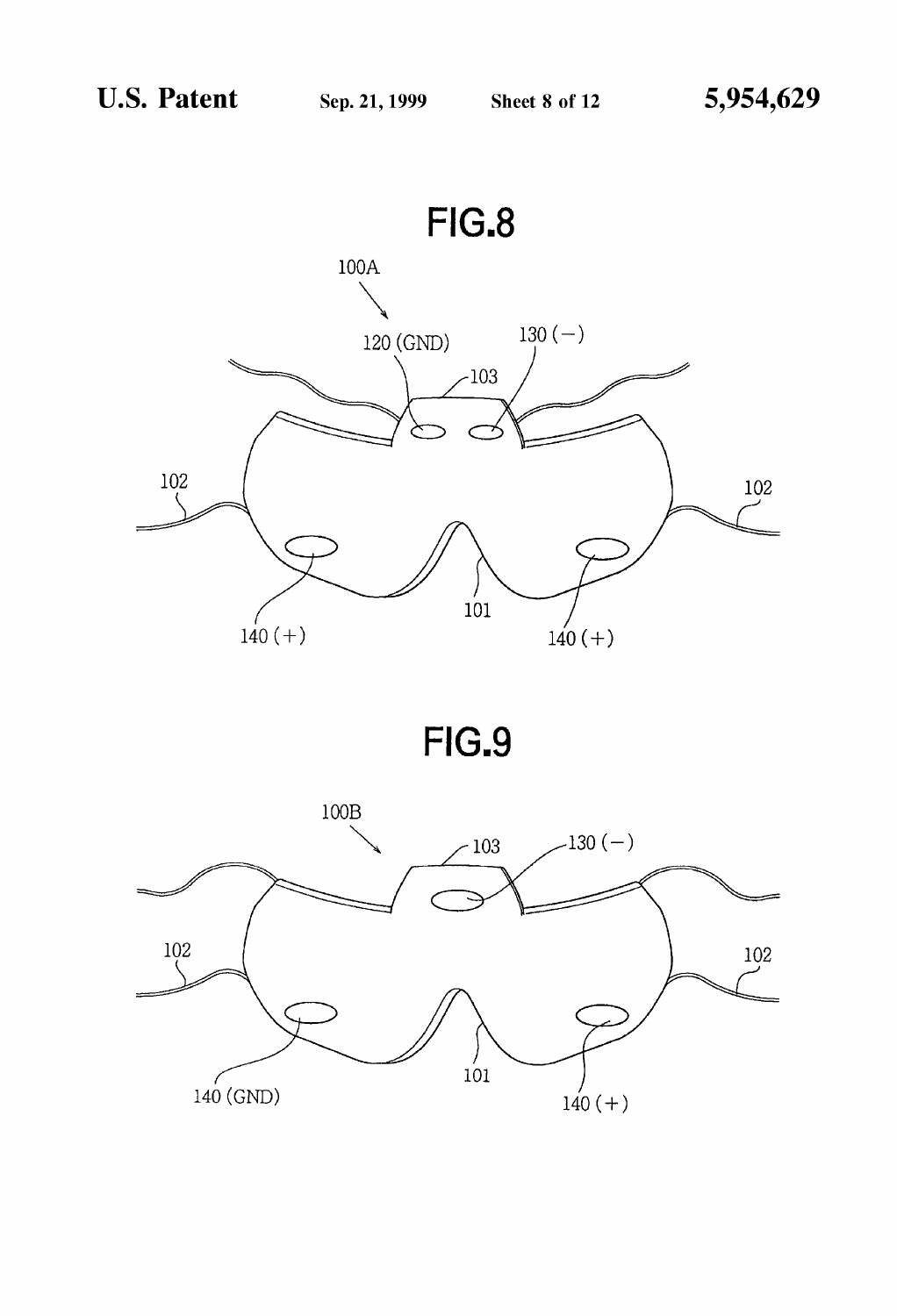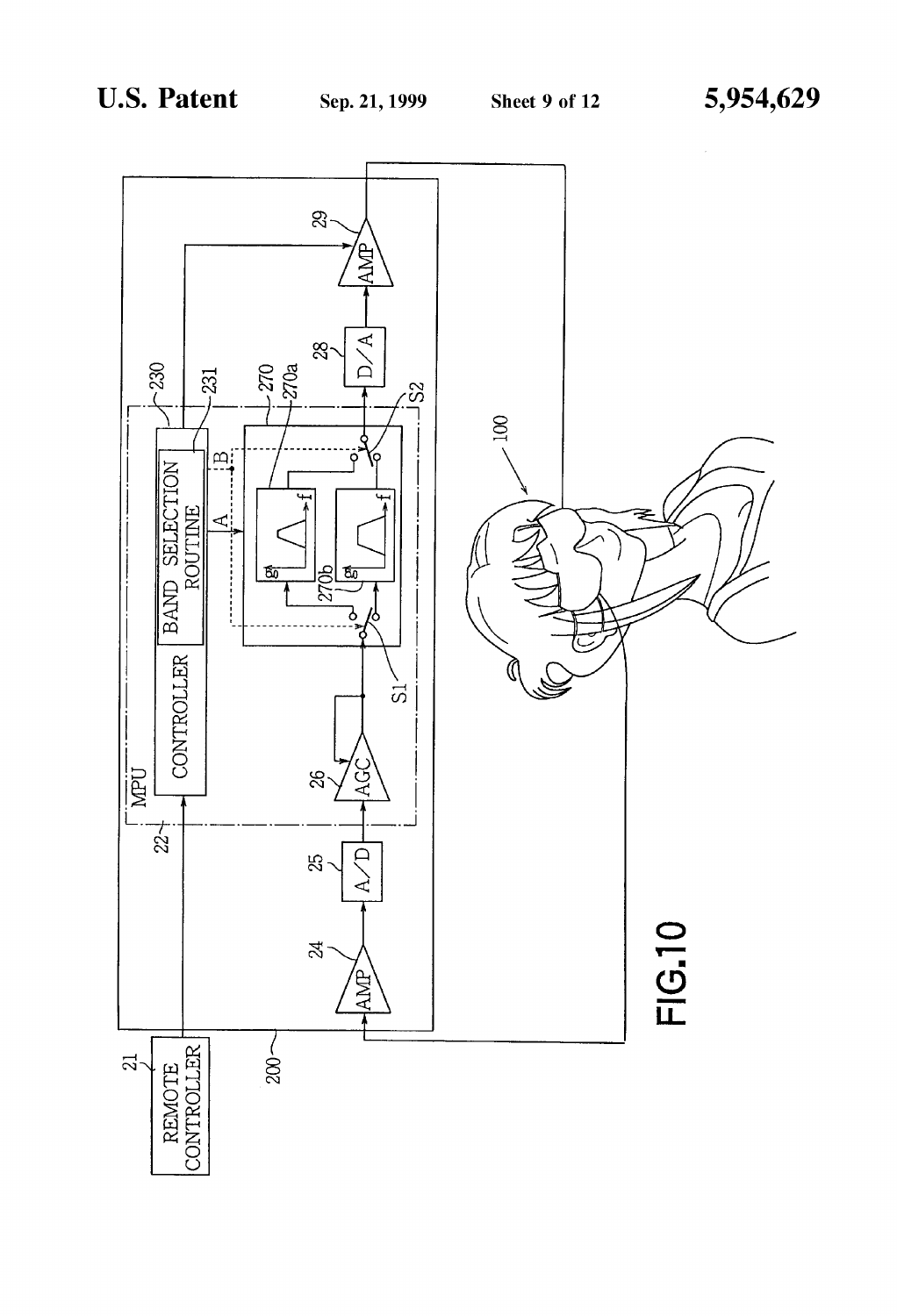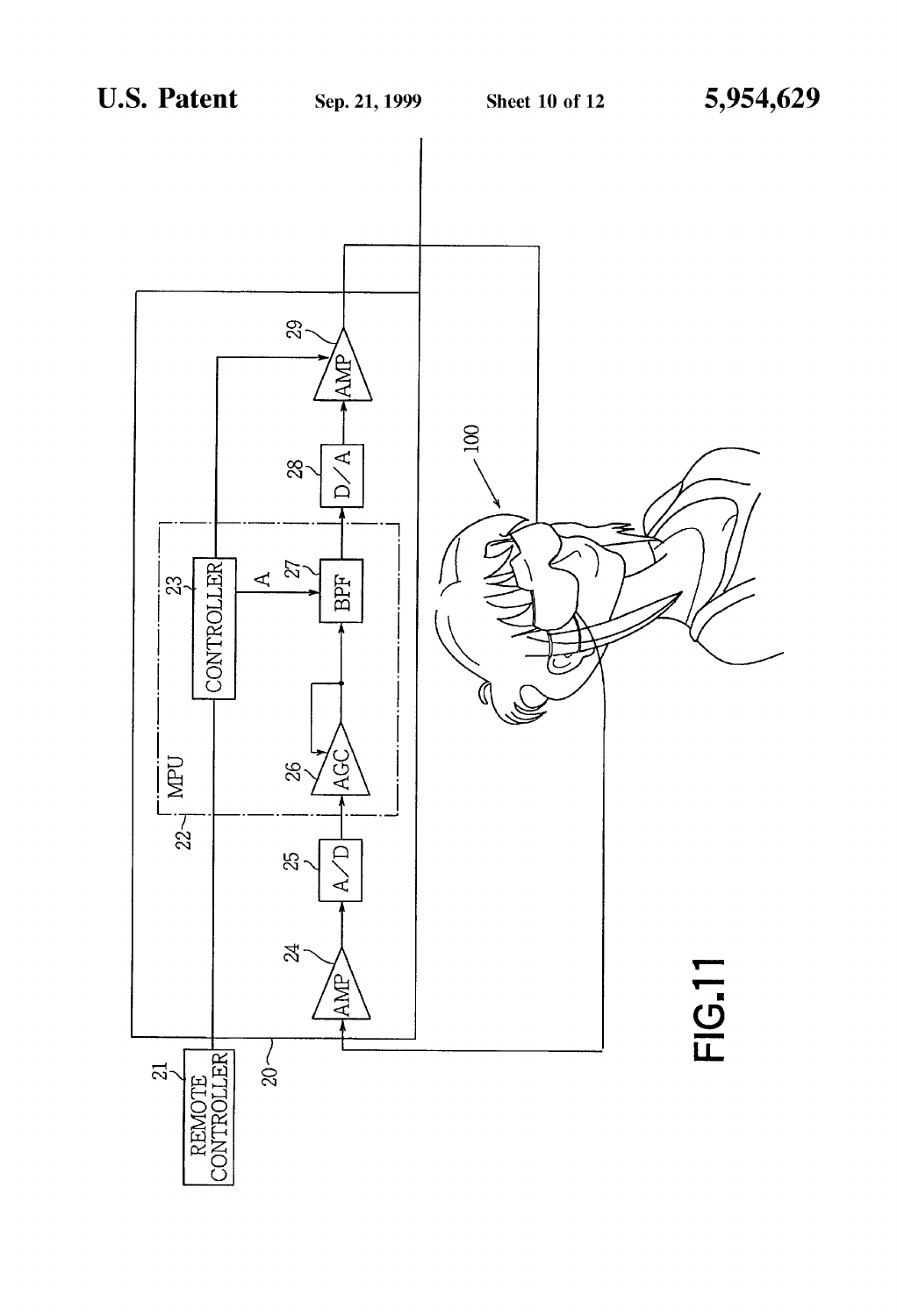

FIG.12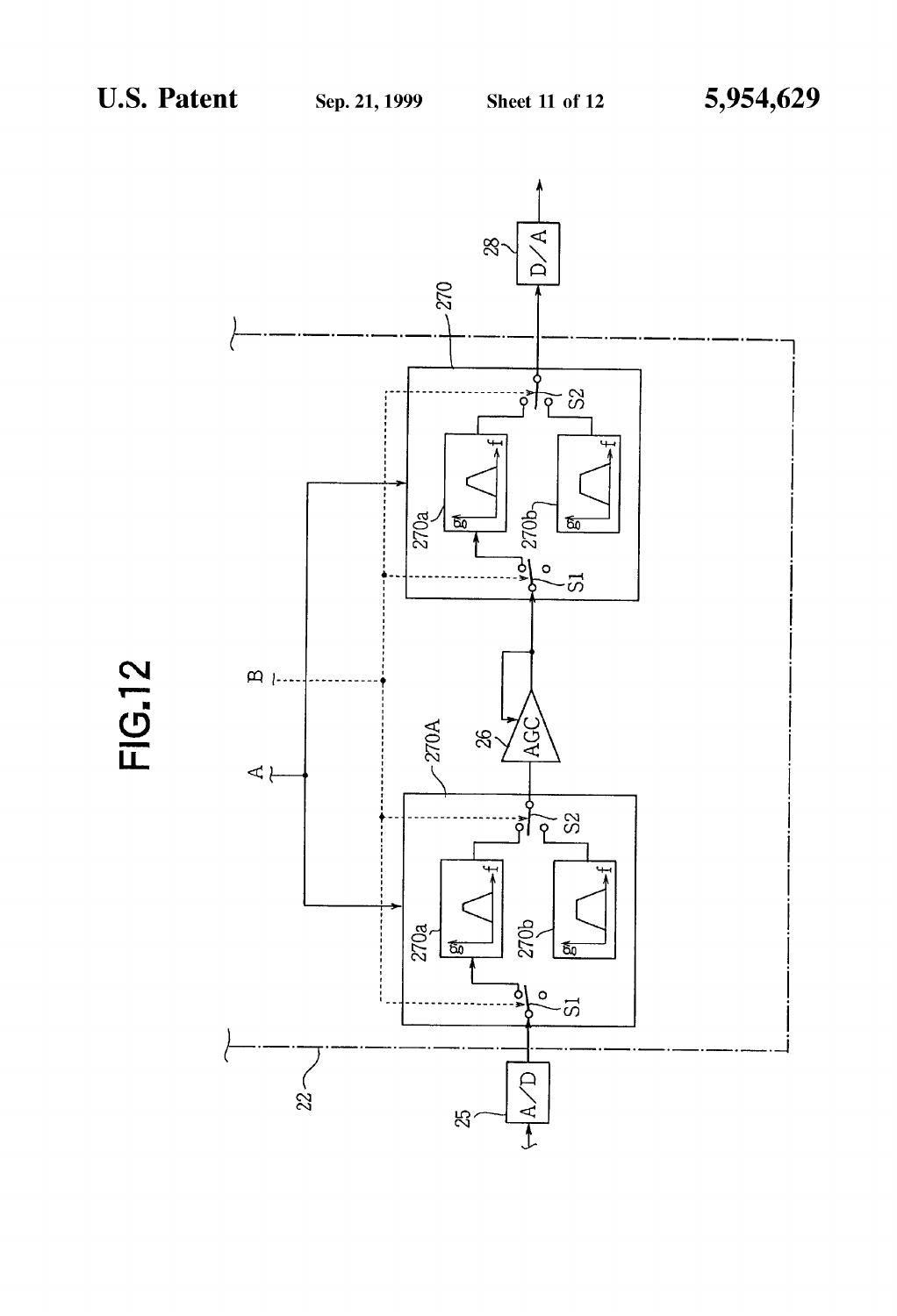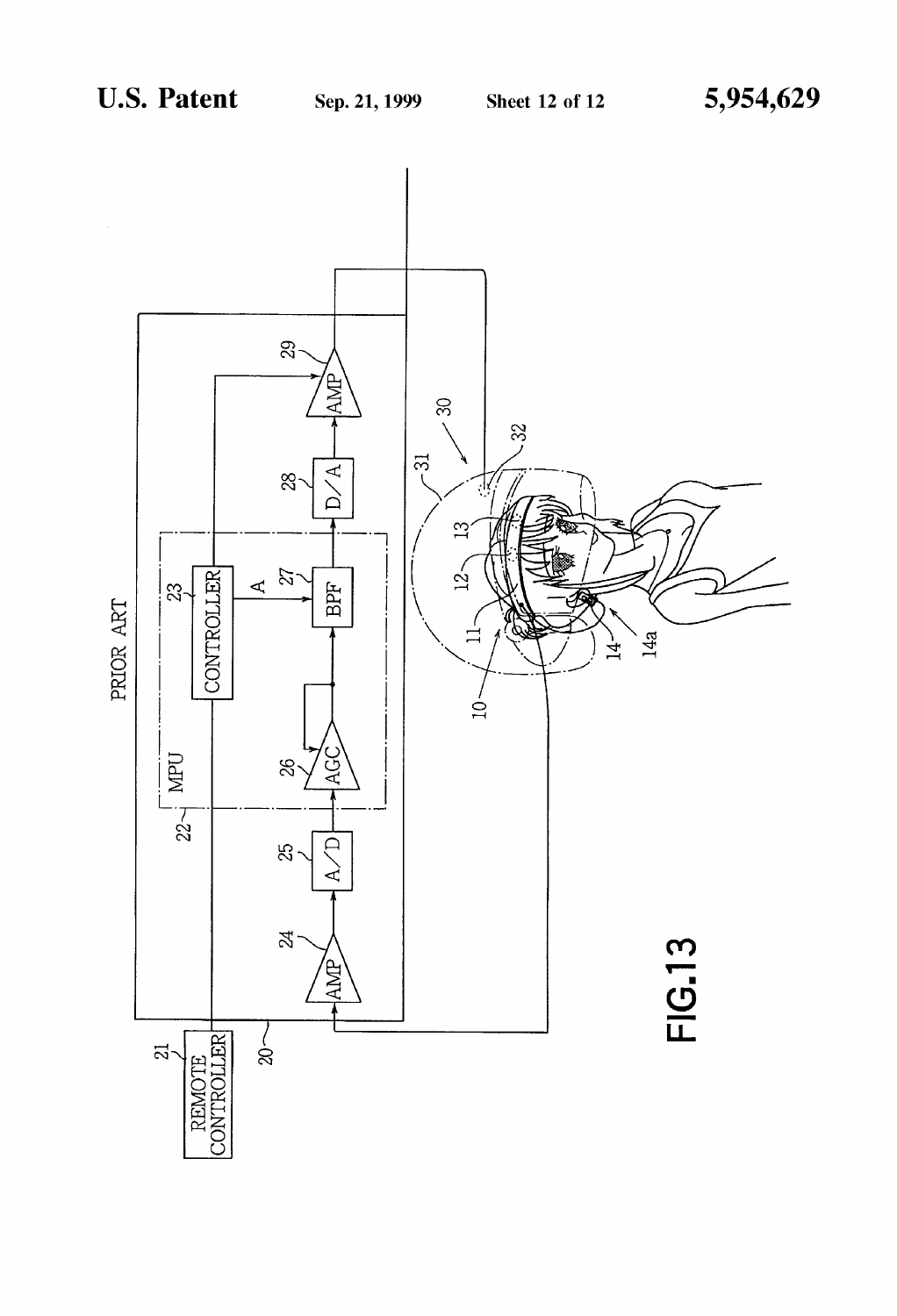5

35

 $30$ 

40

## BRAIN WAVE INDUCING SYSTEM

### BACKGROUND OF THE INVENTION

The present invention relates to a System for inducing a brain wave of the person, and more particularly to a system for providing a relaxation effect and an activation effect in a state of mind of the person.

In the system, the brain wave of the person is induced by a feedback control including a brain of the person. Namely,  $_{10}$ the brain wave of the person is detected, and a specific element of the brain wave, such as an  $\alpha$  wave is extracted. By using the extracted brain wave, a signal for controlling stimulation by light is produced for inducing a desired brain wave. The stimulating light is applied to the person for stimulating the brain, thereby inducing the desired brain wave. Thus, the desired brain wave can tie powerfully and quickly induced by an induction effect of the feedback control. 15

Such a system is used for as a sole system, or as a 20 combination System with an audio healing System or a massage device.

FIG. 13 shows a conventional brain wave inducing sys tem employed with a feedback loop Structure including a brain of a user. The system comprises a sensor unit 10 for 25 detecting a brain wave of the user, a light signal producing system  $20$  for extracting a specific element of the brain wave and producing a light stimulation signal, and an actuating unit 30 for applying the stimulating light based on the light stimulation signal to the user.

The sensor unit 10 comprises a headband 11 to be easily put on or removed from a head of the user, and an ear clip  $14a$  detachably clipped on an ear of the user. A pair of electrodes 12 and 13 as brain wave sensors are provided on an inner portion of the headband 11 so that the electrodes are touched on a forehead of the user when the headband 11 is put on the head. The ear clip  $14a$  has an electrode 14 as a brain wave sensor to be touched on the ear.

The actuating unit 30 comprises a capsule or cover 31 to cover the head and face of the user, and a light emitting member 32 provided on an inner portion of the the cover 31 at a position Such that the Stimulation light is applied to eyes of the user.

The light signal producing system  $20$  is provided for  $_{45}$ extracting the specific element of the brain wave and producing a light stimulation signal for controlling stimulation by light based on the extracted brain wave, thereby inducing the desired brain wave. The system comprises a biological amplifier 24 to which outputs of the electrodes  $12$ ,  $13$  and  $14$   $50$ of the sensor unit 10 are connected, an A/D converter 25, an automatic gain control circuit (AGC) 26, a band-pass filter (BPF) 27, a D/A converter 28, and an amplifier 29 connected to the light emitting member 32 of the actuating unit 30.

The electrodes 12 of the sensor unit 10 is connected to a 55 GND input of the amplifier  $24$ , the electrode 13 is connected to a plus input, and the electrode 14 is connected to a plus input, respectively. The amplifier 24 amplifies a very weak brain wave signal detected by the sensor unit 10 to a predetermined value. The amplified brain wave signal is 60 applied to the  $A/D$  converter  $25$  for converting the signal into a digital signal of 8 bits, for example. The digital brain wave signal is applied to the AGC 26 in which the gain of the signal is adjusted for a following stage. The BPF 27 operates to extract a predetermined element of the band of the brain 65 wave signal. The D/A converter 28 converts the extracted band element of the brain wave of the digital signal into an

2

analog signal. The amplifier 30 amplifies the analog signal so as to control the light emitted from the light emitting member 32 of the actuating unit 30.

The light signal producing system 20 further comprises a microprocessor unit (MPU) 22 having a controller 23. The AGC 26 and BPF 27 are operated by programs of the MPU 22. A remote controller 21 is provided for applying external operating commands to the controller 23. The controller 23 controls tasks and other circuits in the system in accordance with the operations of the remote controller 21. For example, the controller 23 produces a message A to initialize the BPF 27, and controls the amplifier 29 of gain variable for adjusting the amount of the Stimulation light in accordance with a choice of the user.

In the BPF 27, since the  $\alpha$  wave of the brain wave is effective to provide a relaxation effect, a predetermined band is set based on the  $\alpha$  wave. The  $\alpha$  wave is a basic wave appeared in large amounts when an awakening normal adult rests, and has a feature that the dispersion thereof is Small when the person is relaxed in a clearer awakening state. Thus, the BPF 27 has a frequency characteristic of  $Q=10$ (Q=(center frequency f)/(band width the gain of which becomes lower than the gain of the center frequency f by 3 dB)). The  $\alpha$  wave has a waveform having an amplitude between 10 to 100  $\mu$ V and frequency between 8 to 14 Hz. However, there is an individual difference in  $\alpha$  wave characteristics. Thus, the center frequency of the BPF 27 is set to be varied for covering the range of the frequency.

Furthermore, in the BPF 27, since a proper  $\alpha$  wave is determined in dependency on the person, influence caused by the individual difference is controlled to be absorbed. If a person having a high frequency of  $\alpha$  wave is induced to a range of a low frequency of  $\alpha$  wave, the person may feel bad because of a large difference between the frequencies. In order to solve the problem, at initialization, the BPF 27 operates to change the center frequency Step by Step to sweep the band of the  $\alpha$  wave. Then, an average frequency of the brain wave signal is calculated to Set the center frequency to a value lower than the average value by 0.5 Hz. Thereafter, the center frequency is fixed to the set value during the procedure. Thus, an inconvenience Such as a bad feeling is avoided.

Describing the operation of the System, the brain wave of the user is detected by the sensor unit 10. The detected brain wave is amplified by the amplifier 24. The amplified brain wave is applied through the A/D converter 25 and the AGC 26 to the BPF 27 where a proper  $\alpha$  wave is extracted. The extracted brain wave is applied to the amplifier 29 through the D/A converter 28. The amplifier 29 produces an electric signal for light stimulation based on the extracted brain wave. The light stimulating signal is applied to the actuating unit 30. The light emitting member 32 emits the light for stimulation which is applied to the closed eyes of the user, thereby stimulating the brain.

Thus, the user is sufficiently applied with a proper light stimulation produced based on own  $\alpha$  wave to be induced to a relaxed state in a short time.

AS hereinbefore described, a main purpose of the con ventional brain wave inducing system is to induce the person to a relaxed condition.

However, if the system is provided with not only the relaxation effect but also a sleep inducing effect for positively inducing the person to sleep, the product worth of the system may be increased. In the improvement, economically, it is necessary to lower developing and manufacturing costs as less as possible.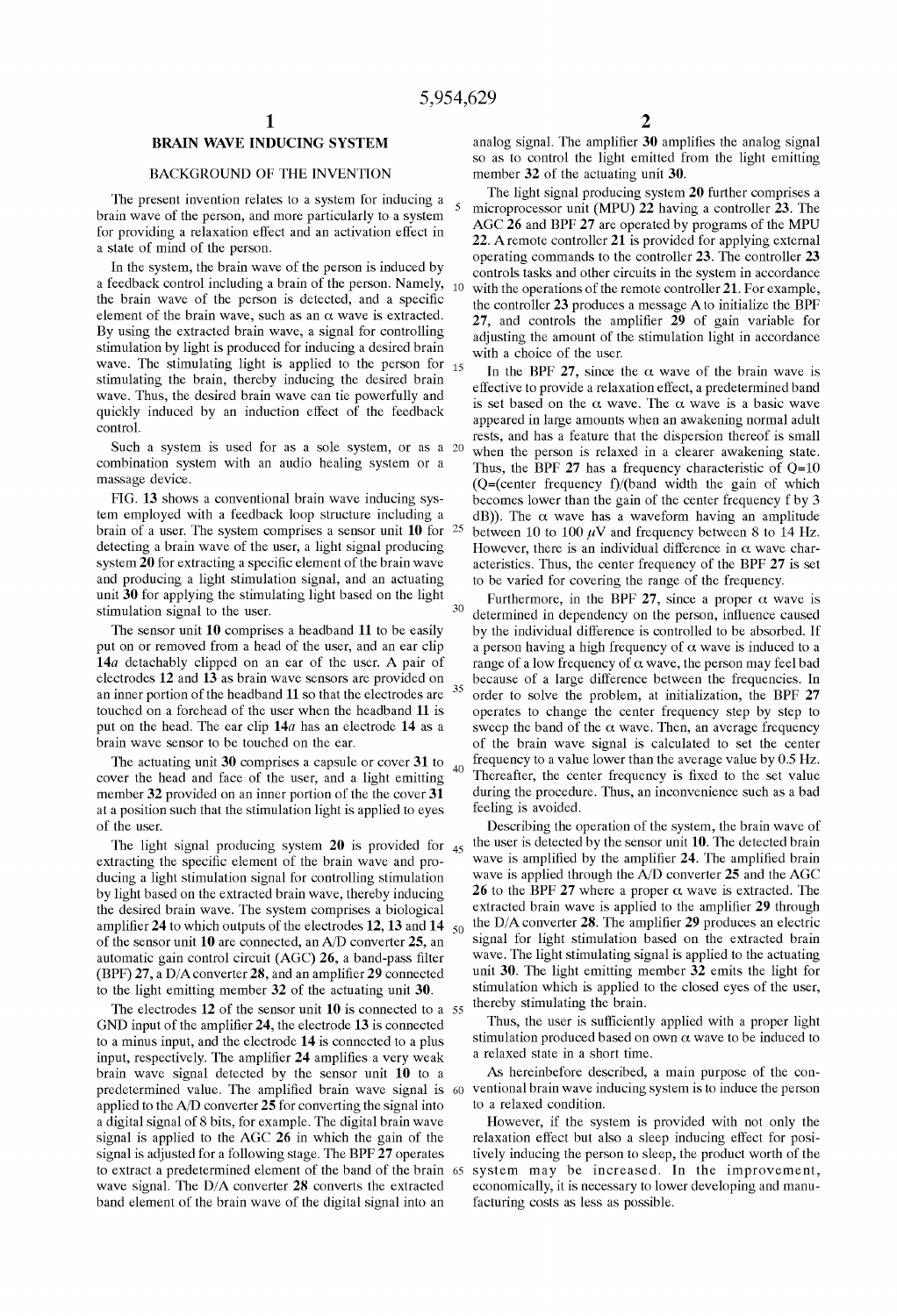1O

In order to realize the brain wave inducing system provided with the sleep inducing effect in addition to the relaxation effect by using the basic composition of the conventional System with Small change, technical means must be designed for the system.<br>Furthermore, in the conventional system, one of the brain

wave sensors is mounted on the head of the user for detecting the brain wave. However, the condition that the sensor is directly mounted on a part of the body may cause<br>the user to be nervous. In such a case, a sufficient sleep inducing effect can not be obtained. If the system is used during Sleeping, the System may interfere natural moving such as turning in sleep.

Therefore, it is preferable that the system can be used without mounting sensors on the body.

Furthermore, the ear clip is used as the other brain sensor because the ear is near the brain, and has no muscles. Consequently, noises to be caused by action of the muscle do not produce. In addition, the electrode can be easily attached to the ear by the ear clip.

However, the ear clip stimulates the ear compared with the headband, and may hurt the ear if it is used for a long time.

Therefore, it is desirable that even if the user must mount the sensor on the body, the relaxation and sleep inducing  $25$ effects, or at least the relaxation effect can be easily obtained.

### SUMMARY OF THE INVENTION

An object of the present invention is to provide a brain 30 (First embodiment)<br>We inducing system which may be relaxation inducing wave inducing system which may have relaxation inducing effect and sleep inducing effect.

Another object of the present invention is to provide a system with which relaxation effect and sleep inducing effect are easily obtained.

According to the present invention, there is provided a brain wave inducing system comprising sensors for detecting brain waves of a user, a band-pass filter for extracting a particular brain waves including an  $\alpha$  wave included in a detected brain wave, the band-pass filter comprising a first band-pass filter having a narrow pass band, and a second band-pass filter having a wide pass band, first selecting means for selecting one of the first and second band-pass filters, output means for producing a stimulation signal signal for emitting a stimulation light to the user.

A memory is provided for recording the extracted brain waves and for reproducing the recorded brain waves, and or reproducing of the brain waves.

The Sensors are mounted on an eye mask to be attached to a forehead of the user.

The detecting means is provided for detecting a sleep falling point when the user falls into Sleep. The detecting 55 means detects the Sleep falling point by detecting a time when  $\alpha$  wave appearance rate reduces 50% from a reference value.

These and other objects and features of the present invention will become more apparent from the following detailed description with reference to the accompanying drawings. 60

### BRIEF DESCRIPTION OF DRAWINGS

FIG. 1 is a diagram showing a mind-refresh System to 65 which a brain wave inducing system according to the present invention is applied;

FIG. 2 is a diagram showing a frequency characteristic of the brain wave when a person drops off to sleep;

FIG. 3 is a diagram showing a second embodiment of the brain wave inducing System of the present invention;

FIGS. 4a and 4b are diagrams showing characteristics of the brain wave when the person sleeps;

FIG. 5 is a diagram showing a third embodiment of the present invention;

FIGS. 6*a* to 6*c* are schematic diagrams showing an eye mask:

FIGS. 7a and 7b are schematic diagrams showing the eye mask,

15 mask, FIG. 8 is a plan view showing a modification of the eye

FIG. 9 is a plan view showing another modification of the eye mask,

FIG. 10 is a diagram showing a fourth embodiment of the  $_{20}$  present invention;

FIG. 11 is a diagram showing a fifth embodiment of the present invention;

FIG. 12 is a schematic diagram partly showing a modification of the first embodiment; and

FIG. 13 is a diagram showing a conventional brain wave inducing System.

### DETAILED DESCRIPTION OF THE PREFERRED EMBODIMENTS

FIG. 1 shows a brain wave inducing system of the present invention applied to a mind refresh System.

dependent on an  $\alpha$  wave extracted by a selected band-pass  $\alpha_5$  rest period, and is repeatedly disappeared and reappeared<br>filter, and light emitting means responsive to the stimulation with fluctuation in the sleep tra 35 to sleep, the  $\alpha$  wave changes to a 75 wave a frequency of 40 closes eyes and rests for 3 minutes, and falls into Sleep through a Sleep transient period for 7 minutes. The State of It is known that when the person closes the eyes, the brain wave produces the  $\alpha$  wave, and when the person drops off which is lower than the  $\alpha$  wave. FIG. 2 shows frequency characteristics of the brain wave until the person falls into sleep. It will be seen that there are states where the person closes eyes and rests for 3 minutes, and falls into sleep mind of the person changes from a relaxation State in the closed-eyes rest period, a special doze state where a flash of an idea or an image may be easily produced, and to a sleep state. The  $\alpha$  wave has a small dispersion in the closed-eye with fluctuation in the sleep transient period, and changes to the e wave in the sleep period. The attention of the person is gradually reduced to reduce the awakening level.

Second Selecting means for Selecting either of the recording 50 System, Structures which are the Same as those of the Referring back to FIG. 1, in the brain wave inducing conventional system of FIG. 13 are identified with the same reference numerals as FIG. 13, and descriptions thereof are omitted.

> A light signal producing system 200 has a BPF unit 270 comprising a first BPF  $270a$  and a second BPF  $270b$ , and switches S1 and S2 for selectively connecting the first BPF  $270a$  and the second BPF 270b to the AGC 26 and the D/A converter 28. The first BPF 270a has  $(Q=10$  with a narrow pass band corresponding to the  $\alpha$  wave in the eye-closed rest state. The second BPF 270b has Q=5 with a wide pass band corresponding to Support frequency ranges of fluctuation of the  $\alpha$  wave in the sleep transient state. The center frequency and the Q of each of the first and second BPFs are provided to be changeable.

> A controller 230 of the MPU 22 has a band selection routine 231 having a normal mode and a sleep induction mode. One of the modes is selected by operating a remote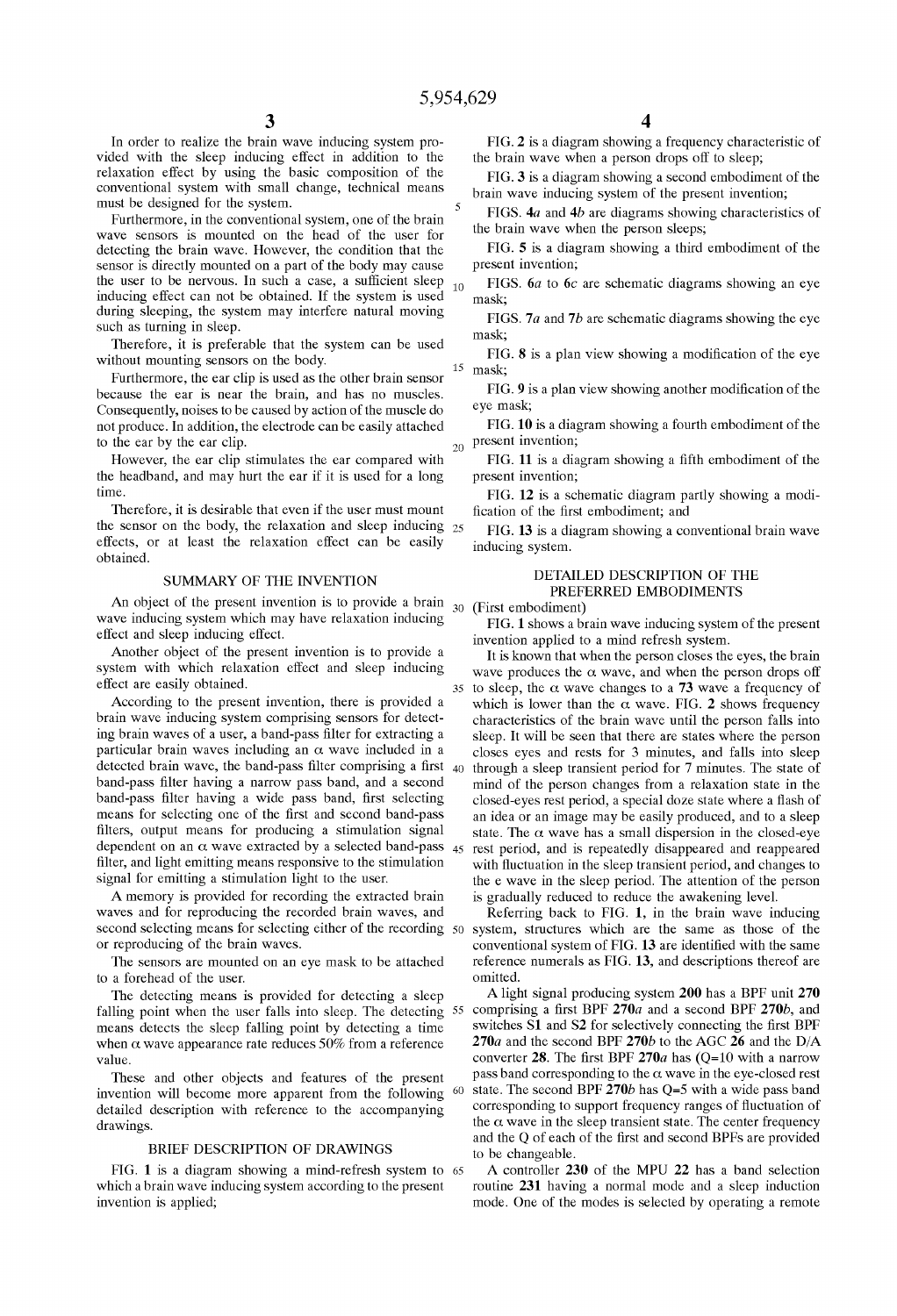$\leq$ 

controller 121, and the band selection routine 231 produces a flag B which is applied to the BPF unit 270 for selectively operating the Switches S1 and S2 to close contacts for the first BPF 270a or the second BPF 270b. Thus, the  $\alpha$  wave is extracted from a proper BPF in accordance with the selected mode.

In operation, the brain wave of the user is detected by the sensor unit 10. The detected brain wave is amplified by the amplifier 24. The amplified brain wave is applied through the A/D converter 25 and the AGC 26 to the BPF 270 where  $_{10}$ a proper  $\alpha$  wave is extracted. Namely, when the normal mode is selected by the remote controller 121, the flag B of the normal mode is applied to the Switches S1 and S2 of the BPF unit 270 which are operated to close the first BPF 270a. Thus, the output signal of the AGC 26 is applied to the first BPF 270a through the switch S1. The first BPF 270a extracts the  $\alpha$  wave in the eye-closed rest state which is applied to the D/A converter  $2\dot{8}$  through the switch S2. Thus, a stimulation signal having a frequency corresponding to the extracted  $\alpha$  wave is produced. The stimulation signal is applied to the light emitting member 32 through the ampli- 20 fier 29. The light emitting member 32 flickers at the fre quency of the stimulation signal. Thus, the  $\alpha$  wave in the eye-closed rest state is applied by the feedback control, thereby obtaining the relaxation effect. 15

When the sleep induction mode is selected, the flag B of 25 the Sleep induction mode is applied to the Switches S1 and S2 which are operated to close the second BPF 270*b*. Thus, the output signal of the AGC 26 is applied to the second BPF 270b through the switch S1. The second BPF 270b extracts the  $\alpha$  wave in the sleep transient state which is applied to the 30 D/A converter 28 through the switch S2. Thus, even if the  $\alpha$ . wave is fluctuated in the sleep transient state, approximately all of the  $\alpha$  wave is applied by the feedback control, thereby obtaining the sleep inducing effect.

From the foregoing, the feedback control is repeated So 35 that the induction operation of brain wave for increasing the Sleep inducing effect is provided in addition to the induction operation for increasing the relaxation effect. A desired effect can be automatically obtained by Selecting a desired mode in dependency on a body condition of the user.<br>(Second embodiment)

Referring to FIG. 3 showing a second embodiment of the present invention, the System is provided with a recording/ reproducing function for a proper retracted brain wave when the person drops off to sleep. In a light signal producing 45 system 200A, a controller 230A of the MPU 22 further has a recording/reproducing selection routine 232. Furthermore, a sleep falling point detecting circuit 250 and a recording/ reproducing changeover circuit 280 are provided.

Other parts are the same as those of the first embodiment 50 of FIG. 1 and identified with the same reference numerals as FIG. 1.

The recording/reproducing changeover circuit 280 com prises a memory 281 Such as a ring buffer provided between the BPF unit  $270$  and the D/A converter 28 for storing the 55 brain wave extracted by the BPF unit 270, and for applying the stored data of the brain wave to the D/A converter 28. The memory 281 has a storage capacity for storing data of the extracted brain wave for the BPF unit 270 for a few minutes.

The recording/reproducing changeover circuit 280 further has an input switching circuit S3 for connecting the BPF unit 270 to the memory 281, and an output switching circuit S4 for selectively connecting the BPF unit 270 and the memory 281 to the D/A converter 28.

The recording/reproducing selection routine 232 has a recording mode for recording the output of the BPF unit 270 in the memory  $281$ , and a reproducing mode for reproducing the data stored in the memory  $281$ . Each mode is selected by operating the remote controller 121, and the recording/ reproducing selection routine  $232$  produces control signals C and D which are applied to the Switching circuits S3 and S4, respectively.

When the recording mode is selected, the control signal C operates the Switching circuit S3 to close it. The control signal D operates the switching circuit S4 to connect the BPF unit 270 to the D/A converter 28. Thus, the extracted brain wave of the BPF unit 270 is applied to the memory 281 and stored therein, and to the D/A converter 28.

On the other hand, when the reproducing mode is selected, the control signal C operates the switching circuit S3 to open it. The control signal D operates the switching circuit S4 to connect the memory 281 to the D/A converter 28. Thus, the brain wave data stored in the memory 281 is reproduced and applied to the D/A converter 28.

The sleep falling point detecting circuit 250 is provided for detecting a sleep falling point in accordance with the  $\alpha$  wave. The sleep falling point detecting circuit 250 is applied with the brain wave signal from the amplifier  $24$  and detects that the amount of the  $\alpha$  wave included in the brain wave reduces compared with the amount of the  $\alpha$  wave in the closed-eye rest State. Thus, the Sleep falling point in which the person falls into Sleep through the Sleep trasient period is detected. The detected signal is applied to the controller 230A of the MPU 22.

The detecting operation of the sleep falling point detect ing circuit 250 will be described in detail. First, an appear ance rate of the  $\alpha$  wave is calculated by (accumulated time of a frequent region of the  $\alpha$  wave/1 minute) $\times$ 100%. A reference value of the  $\alpha$  wave appearance rate is obtained based on an average of the  $\alpha$  wave appearance rate from a start point. When the  $\alpha$  wave appearance rate is less than 50% of the reference value, it is determined that the point at that time is the Sleep falling point. In an example shown in FIG. 4b, when 4 minutes have passed, the Sleep falling point is detected. In order to prevent erroneous detection caused by noises made by opening and closing eyes, and muscles, the averaging process is used.

40 In order to obtain the frequent region of the  $\alpha$  wave, the frequency of the detected brain wave is calculated as shown in FIG. 4a. When the frequency is deflected from the range between 8 and 13 HZ, a jumping point of phase is deter mined. When a period of the phase jumping point exceeds 1 second, that period is determined as the frequent producing region of the  $\alpha$  wave. An instantaneous frequency of the detected brain wave is obtained by a known complexed Demodulation (CD) method.

AS a result of experiments based on a sincipital brain wave, the Sleep falling point was detected at high probability, more than 80%.

When the controller 230A of the MPU 22 is applied with the Sleep falling point Signal from the Sleep falling point detecting circuit 250, the recording/reproducing selection routine 232 operates the control Signal C to open the switching circuit S3. Thus, the data recording of the BPF unit 270 in the memory 281 is stopped, and the stored content is fixed corresponding to the sleep falling point detection.

Describing the operation of the system, when the user selects the recording mode, the brain wave signal of the BPF unit 270 is applied to the  $D/A$  converter 28 through the switching circuit S4. Thus, the relaxation effect and the sleep inducing effect are selectively obtained.

60

65

At the same time, the brain wave signal of the BPF unit 270 is applied to the memory 281 through the Switching circuit S3 and stored therein.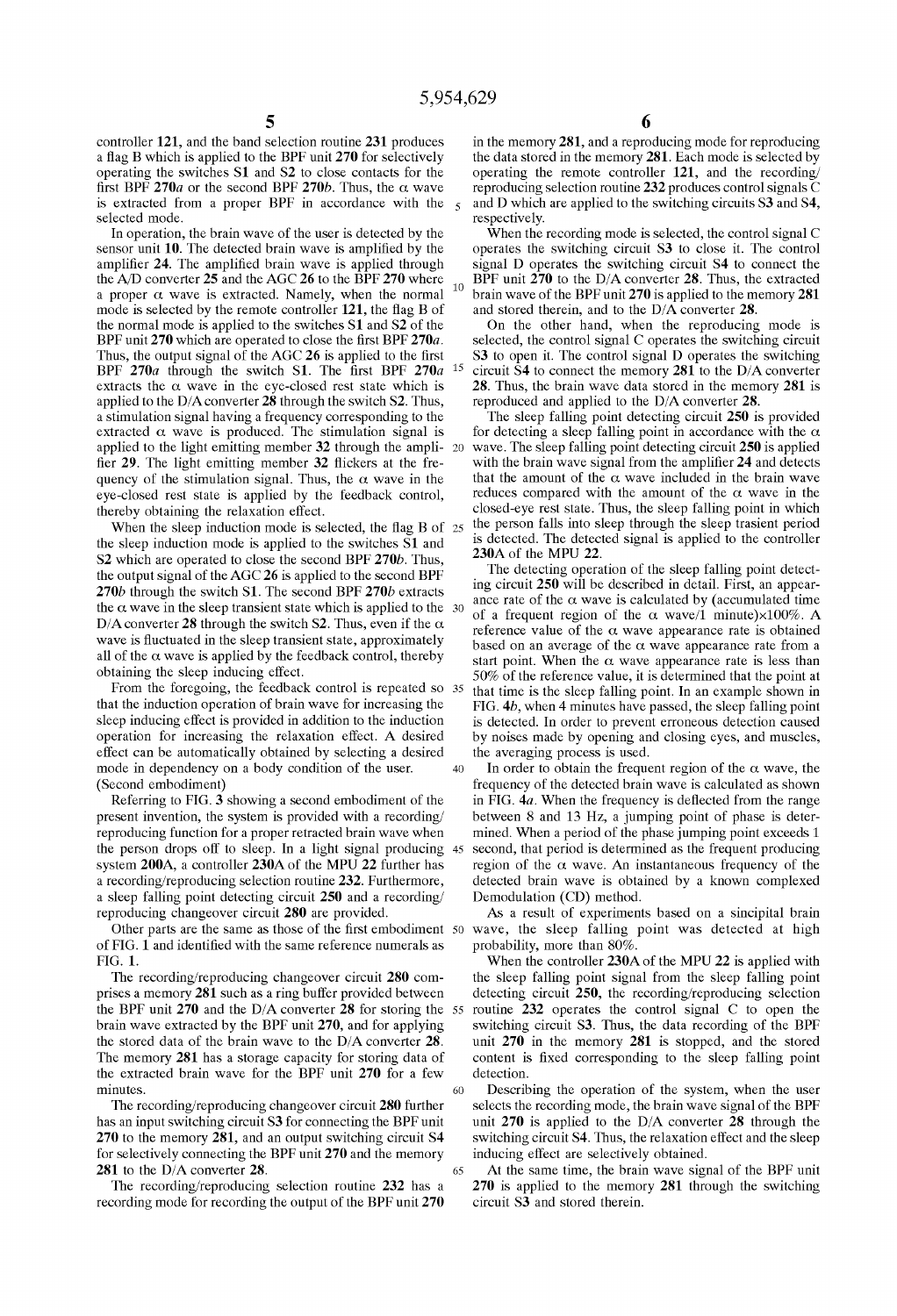$15\,$ 

30

When the user falls into sleep, and the sleep falling point detecting circuit 250 detects the sleep falling point, the switching circuit S3 is operated to be opened. Thus, the content of the memory  $281$  is fixed at the time. The brain wave signal before the sleep falling point is maintained within an allowable range of the storage capacity of the memory.

At the subsequent utilization of the system, if the reproducing mode is selected by the user, the brain wave data stored in the memory 281 is reproduced and applied to the  $10$  wave sensor and the light emitting element is formed.  $D/A$  converter  $28$ . In the reproducing mode, since the light signal is produced in accordance with the content of the memory, it is not necessary to use the sensor unit 10. The inducing effect is sufficiently obtained without the brain wave sensor.

In the reproducing mode, the amplification factor is gradually reduced to fade out the light stimulation because the light stimulation disturbs the sleep of the user. Thus, luminance is reduced.

It is effective to change luminance in dependency on the 20 appearance of the  $\alpha$  wave and the result of the sleep falling point detection, and to change over the output of the BPF unit 270.

### (Third embodiment)

Referring to FIG. 5 showing a third embodiment of the 25 present invention, the system has a face mounted device 100 in the form of an eye mask in place of the sensor unit and the actuating unit of the previous embodiments, and the light signal producing system 200A which is the same as the second embodiment of FIG. 3.

Referring to FIG. 6a, the eve mask device 100 has a bandage 101 for shielding the eyes of the user and a pair of ear straps 102 made of rubber secured to the both sides of the bandage 101.

of the bandage 101 to form a forehead portion 103 which is abutted on a forehead of the user when the eve mask device 100 is put on the face. In the forehead portion 103, a reinforcement member 104 of a resilient plate is embedded so as to be curved along the forehead. Thus, when the eye  $40$ mask device 100 is put on the face of the user as shown in FIG. 6c, the forehead portion 103 is securely abutted on the forehead

Referring to FIG. 7a, a pair of electrodes 120 and 130 are provided on an inner side of the forehead portion 103 in a 45 lateral direction. A pair of electrodes 140 are provided on opposite lower portions of the bandage 101 at positions corresponding to the cheeks of the face.

Each of these electrodes is formed by, for example a copper foil adhered to the forehead portion 103 and the 50 bandage 101. If the copper foil directly touches the face, the user may feel unpleasant. In order to avoid the unpleasant feeling, a piece of conductive fiber is adhered on each electrode by a conductive adhesive. As the conductive fiber, span polyester fiber with nickel coating is employed.

The electrodes 120 is connected to the GND input of the amplifier 24, namely to the ground through a lead (not shown), the electrode 130 is connected to the minus input, namely the inverted input thereof, and each of the electrodes 140 is connected to the plus input, namely the non-inverted 60 input thereof, respectively.

Since the distance between the plus and minus electrodes is largely set to increase the difference between the input signals, the S/N ratio is improved.

As shown in FIG. 7b, a pair of light emitting members  $320$  65 are provided on the inner side of the bandage 101 at positions corresponding to the eyes of the user. Each light

emitting member 320 comprises a base portion 321 and LEDs 322 adhered to the base portion 321. A piece of nonwoven fabric 323 is covered on the base portion 321 as a cushion member for avoiding a foreign object feeling. The beams of light emitted from the LEDs 322 of the light emitting members 320 pass through the nonwoven fabric pieces  $\overline{3}23$  so as to become scattered light and applied to the corresponding eyes of the user for visual stimulation.

Thus, the eye mask device 100 integral with the brain

FIG. 8 shows a modification of the eye mask device. In an eye mask device 100A, one end of each ear strap 102 is connected to a side of the forehead portion 103. Thus, even if the reinforcement member 104 is omitted, the electrodes 120 and 130 can be stably abutted on the forehead by the tensile strength of the rubber straps.

FIG. 9 shows another modification of the eye mask device. In an eye mask device 100B, the electrode 120 is omitted, and one of the electrodes 140 is connected to the GND input of the amplifier 24 in place of the electrode 120. By such an arrangement, it is possible to detect the brain wave.

(Other embodiments)

FIG. 10 shows a fourth embodiment of the present invention where the eve mask device is employed for the brain wave inducing system of the first embodiment.

FIG. 11 shows a fifth embodiment of the present invention where the eve mask device is employed for the conventional system shown in FIG. 13.

FIG. 12 shows a modification of the light signal producing system where a BPF unit 270A is provided on a preceding stage of the AGC 26 other than the BPF unit 270 as a following stage.

The characteristics of filters of both BPF units are entirely As shown in FIG. 6b, a lug is sewed on an upper portion 35 or approximately the same. Namely, each of the preceding and following BPF units 270A and 270 has the first BPF  $270a$  having the narrow band and the second BPF  $270b$ having the wide band. The pass band of the first BPF of the preceding BPF unit is equal to that of the following BPF unit. Similarly, the pass bands of the second BPFs of the preceding and following BPF units are equal to each other.

In operation, the band of the brain wave is limited by the preceding BPF unit 270A. The gain of the limited signal is controlled by the AGC 26. The following BPF unit 270 operates to remove a distortion in the signal caused by the gain control.

The structure of the system is applicable to the previous embodiments shown in FIGS. 1, 3, 5 and 10.

In order to precisely control the AGC 26 and the BPF units 270A and 270 at a high speed, DSP and a circuit are employed.

In accordance with the present invention, the band for extracting the brain wave is selected by one of the wide and narrow bands. Consequently, it is effective to obtain the 55 sleep inducing effect in addition to the relaxation effect.

The brain wave is stored in the memory in order to reproduce the frequency fluctuation in the sleep transient period. Thus, it is possible to induce the sleep transient state by drawing the brain wave without using the brain wave sensor. Since the troublesome caused by the sensor is avoided, the relaxation effect and sleep inducing effect are further improved.

Since the the brain wave sensor and the light emitting elements are integrally formed in the eye mask device without the ear clip, the relaxation effect can be easily obtained. Furthermore, the relaxation and sleep inducing effects are improved.